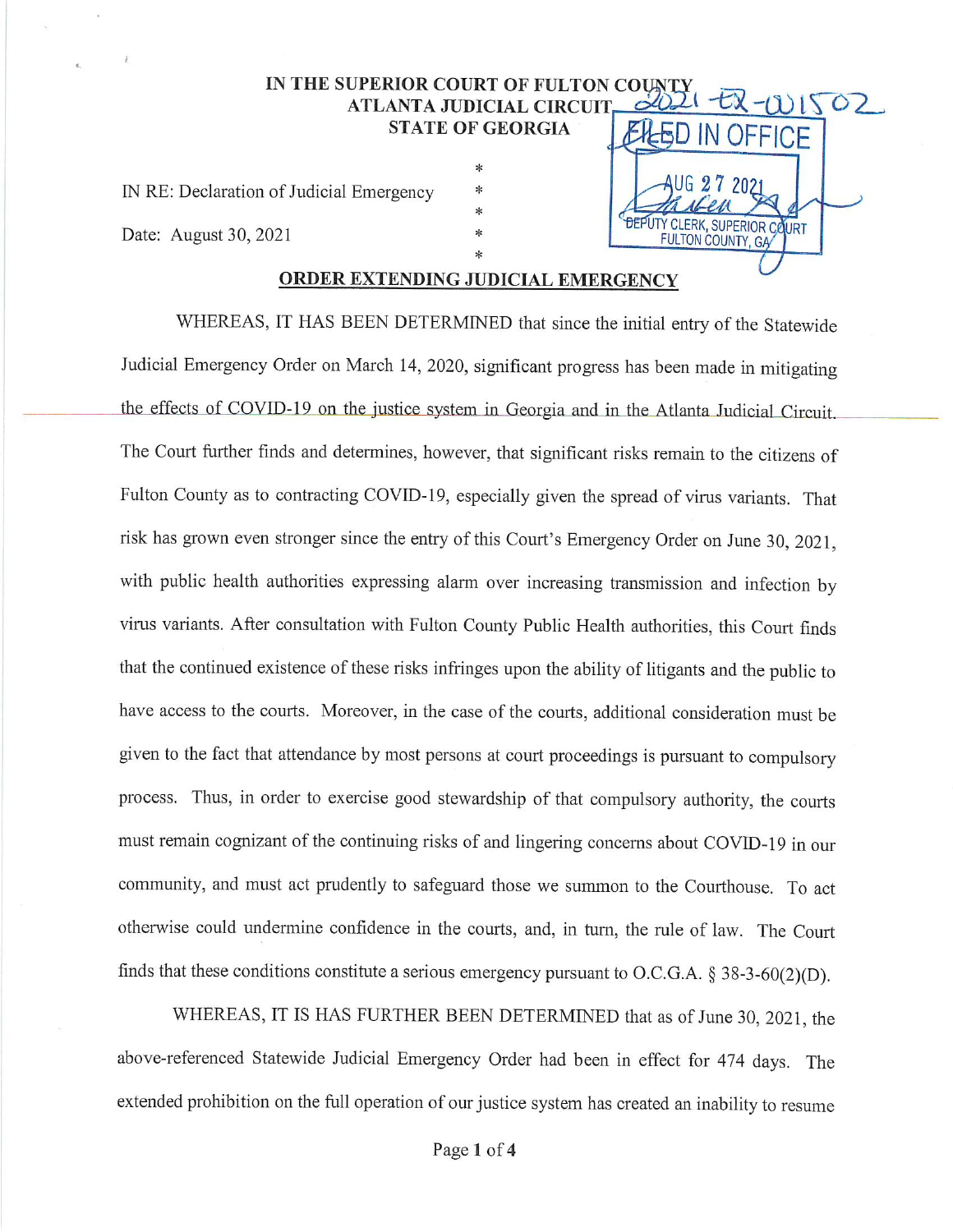full judicial operations when the present extension of the Statewide Judicial Emergency Order expired on June 30, 2021. In view of these circumstances there exists a need to restore operations at <sup>a</sup> reasonable, yet brisk, pace, so as to permit the orderly administration of justice. Failure to return to full operations at a reasonable rate would jeopardize the courts' ability to protect the rights of litigants, and would endanger the normal functioning of the judicial system. The Court notes that progress has been made toward an orderly ramping up of activities since the entry of its Emergency Order on June 30, 2021, but that additional time is needed to prevent full judicial operations when the present extension of the Statewide Judicial Emergency Order<br>expired on June 30, 2021. In view of these circumstances there exists a need to restore<br>operations at a reasonable, yet brisk, p widespread disruption in the civil and criminal justice system of Fulton County. The Court finds that the existence of these circumstances constitutes a serious emergency as described in 0.G.G.A. §38-3-60(2)(D).

> THEREFORE, pursuant to O.C.G.A. § 38-3-61, The Honorable Chief Judge Christopher S. Brasher of the Superior Court of Fulton County, Atlanta Judicial Circuit, DOES HEREBY ORDER AND DECLARE, based upon the findings set forth above, the existence of a Judicial Emergency in the Atlanta Judicial Circuit. Thus, the undersigned hereby makesthis declaration of a judicial emergency affecting all courts and clerk's offices in the Atlanta Judicial Circuit. The period of this Judicial Emergency shall be for not longer than 30 days, shall take effect at 12:00 a.m. on Monday, August 30, 2021, and shall expire at 11:59 p.m. on Tuesday, September 28, 2021, if not lifted earlier.

> Pursuant to O.C.G.A. § 38-3-62, during the period of this Order, the Court hereby takes the following actions:

1. The Court suspends, tolls, extends, and otherwise grants relief from the time deadlines within which to try a case for which a demand for speedy trial has been filed pursuant to O.C.G.A §§ 17-7-170 and -171.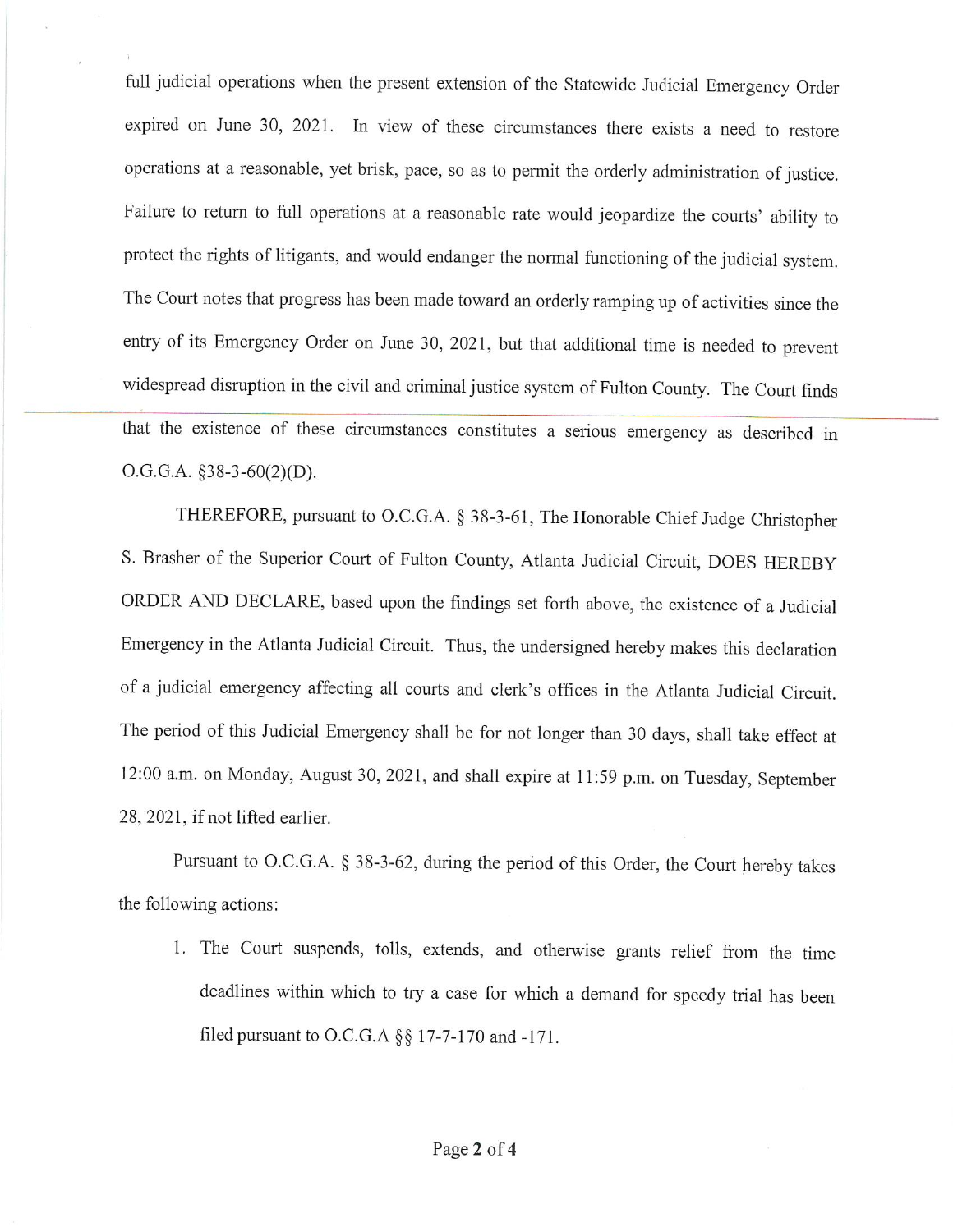- 2. The Court suspends any deadline regarding the scheduling of adjudication hearings for youth who are detained according to O.C.G.A. §15-11-472 and for those who have been removed from the parent/guardian's home/custody and placed in the temporary custody of the Department of Family and Children Services as child is alleged to be dependent (deprived) according to O.C.G.A. §15-11-181. s any deadline regarding the scheduling of adjudication hearings<br>detained according to O.C.G.A. §15-11-472 and for those who<br>d from the parent/guardian's home/custody and placed in the<br>of the Department of Family and Child
- 3. The Court tolls the deadline for application for a renewal of a license pursuant to O.C.G.A. §16-11-129 for the period of this Judicial Emergency Order, and any extension thereto.
- 4. The Court tolls, suspends, and grants relief from the running of the 90-day period within which to have charges presented to a grand jury, as contemplated by O.C.G.A. §17-7-50, for any person in the custody of the Sheriff of Fulton Countyas of the date of this Order for the duration of this Order.

Additionally, it is further ORDERED that the public health measures put in place by this Court in its Guidelines for Expanding In-Person Proceedings which were adopted as an Order of this Court on June 12, 2020, shall remain in place during the term of this Order, Such requirements include the mandatory wearing of face coverings by all who enter into Court facilities and the observance of proper social distancing by persons within Court facilities.

PURSUANT TO O.C.G.A. §38-3-61, THIS ORDER MAY NOT BE FURTHER EXTENDED BASED UPON THE STATE(S) OF EMERGENCY FOUND TO EXIST HEREIN ABOVE. Should the nature of this emergency require modification by the Court, the Court will make a determination of available alternative remedies for the conduct of court business, as necessary, and a corresponding Order will be entered and distributed in accordance with Georgia law. Moreover, the foregoing does not preclude the finding, if necessary, of another separate and